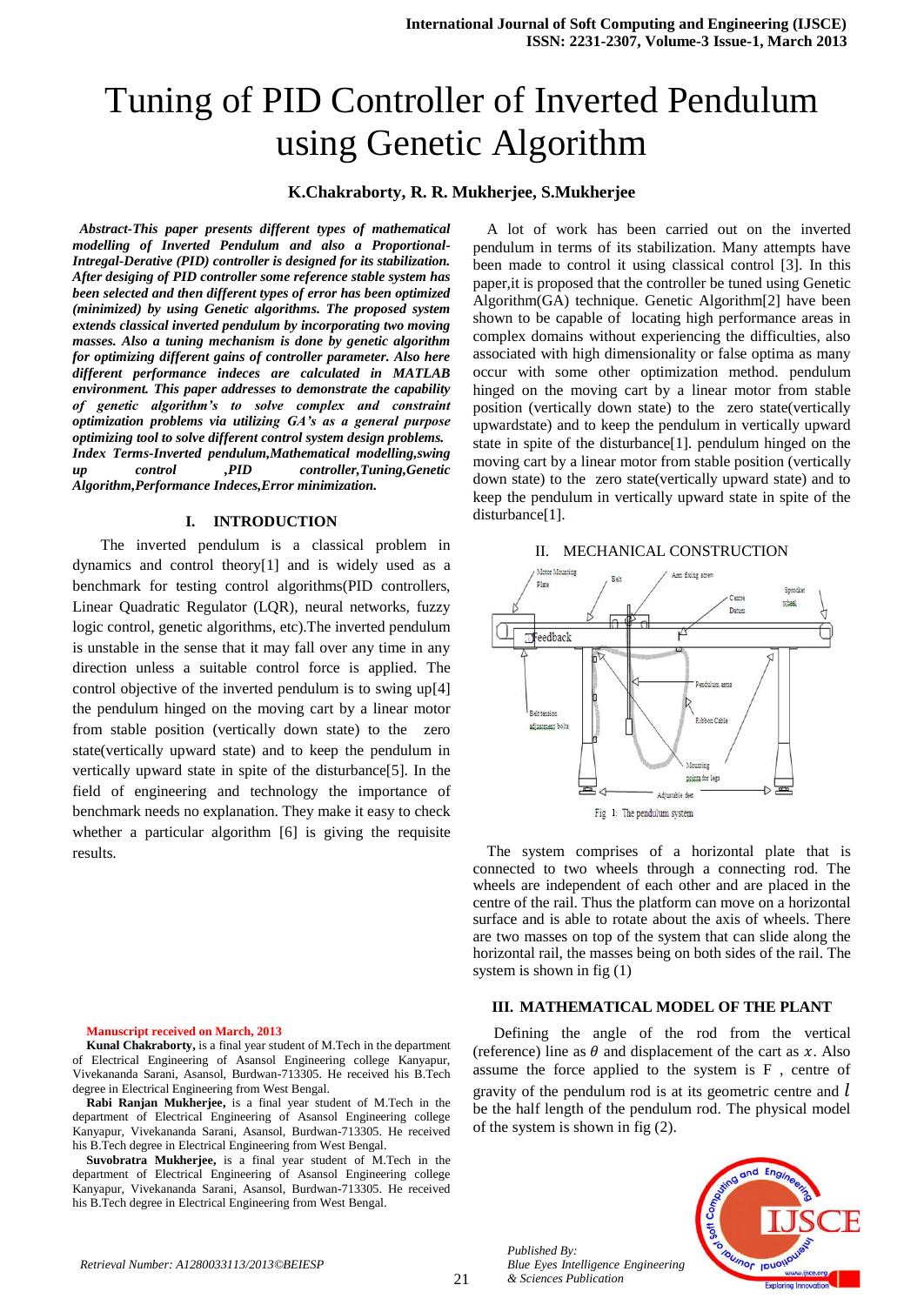The Lagrangian of the entire system is given as,

L= $\frac{1}{2}$ (m $\dot{x}^2$ +2ml $\dot{x}$   $\dot{\Theta}$ cos $\theta$ +ml<sup>2</sup> $\dot{\theta}^2$ +M $\dot{x}^2$ )+ $\frac{1}{2}$ I $\dot{\theta}^2$ ]-mglcos $\theta$ The Euler-Lagrange's equation for the system is given as

$$
\frac{d}{dt}\left(\frac{\delta L}{\delta \dot{x}}\right) - \frac{\delta L}{\delta x} + b\dot{x} = F
$$

$$
\frac{d}{dt}\left(\frac{\delta L}{\delta \dot{\theta}}\right) - \frac{\delta L}{\delta \theta} + d\dot{\theta} = 0
$$

Using these two above equations we get the dynamics of the entire system

 $(I + ml^2)$ ……….(1)  $(M + m)\ddot{x} + ml\cos\theta \ddot{\theta} - ml\sin\theta \dot{\theta}^2 + b\dot{x} = F$ ……..(2)

$$
x_1 = x + l \sin \theta
$$



**Fig 2 : The Inverted Pendulum System**

The above equation  $(1&2)$  shows the dynamics of the entire system.

In order to derive the linear differential equation modelling, we need to linearaize the non linear differtional equation obtained as above so far. For small angle deviation around the upright equilibrium (fig.2) point assume

 $\sin \theta = \theta$ ,  $\cos \theta = 1$ ,  $\dot{\theta}^2 = 0$ 

Using above relation we can write as,

 $r\ddot{\theta}$ +q $\ddot{x}$ -k $\theta$ +d $\dot{\theta}$ =0………..(3)

 $\vec{px} + \vec{q\theta} + \vec{bx} = F \dots (4)$ 

Where,  $(M + m)$ = p,  $mgl$ =k,  $ml$ =q,  $l + ml$ <sup>2</sup>= r

Eq (3&4) is the linear differential eqution modelling of the entire system. In order to find the transfer function of the system, Laplace transform of Eq  $(3 \& 4)$  has been taken out and substituting the parameter value (table 1), we got

$$
\frac{\theta(s)}{F(s)} = \frac{-qs^2}{rs^2 - k + d}
$$

$$
\frac{\theta(s)}{F(s)} = \frac{-0.04283097s^2}{0.1539s^4 + 0.01265s^3 - 0.6167s^2 - 0.02099s}
$$
  
 
$$
\theta(s) = -0.2783s^2
$$

$$
\frac{\theta(s)}{F(s)} = \frac{-0.2783 \text{ S}^2}{s (s + 2.026) (s - 1.978) (s + 0.03402)}
$$

and

$$
\frac{X(s)}{F(s)} = \frac{rs^2 - k + ds}{(pr - q^2)s^4 + (pd + br)s^3 + (bd - pk)s^2 - kbs}
$$

| X(s) |      |                                                  |
|------|------|--------------------------------------------------|
| F(s) |      |                                                  |
|      |      | $0.106 S2 + 0.005 S - 0.4197$                    |
|      |      | $0.1539 S4 + 0.01265 S3 - 0.6167 S2 - 0.02099 S$ |
|      | X(s) | $0.68843$ (s + 2.014) (s - 1.967)                |
|      | F(s) | $s (s + 2.026) (s - 1.978) (s + 0.03402)$        |

The system poles lies on R.H plane, hence system is unstable.

| Table 1. Parameters of the system from feedback |
|-------------------------------------------------|
| instrument J.K.                                 |

| <b>Parameter</b>                            | Value  | unit      |  |  |  |
|---------------------------------------------|--------|-----------|--|--|--|
| Cart mass $(M)$                             | 1.206  | Kilo gram |  |  |  |
| οf<br>the<br><b>Mass</b><br>pendulum(m)     | 0.2693 | Kilo gram |  |  |  |
| of<br>Half<br>Length<br>pendulum(l)         | 0.1623 | meter     |  |  |  |
| Coefficient<br>of<br>frictional force $(b)$ | 0.05   | Ns/m      |  |  |  |
| damping<br>Pendulum<br>coefficient(q)       | 0.005  | Mm/rad    |  |  |  |
| Moment of inertia of<br>pendulum(I)         | 0.099  | $kg/m^2$  |  |  |  |
| Gravitation force $(g)$                     | 9.8    | $m/s^2$   |  |  |  |

## **IV. PERFORMANCE INDECES**

The design of a control system is an attempt to meet a set of specifications which define the overall performance of the system in terms of certain measurable quantities. In the normal way design of control system, some specific parametric values of the system are assumed and the control system is designed accordingly to meet desired performance of the system. Here we used four most commonly mathematical functions as a performance index associated with error of a closed loop system. A performance index is a number which indicates goodness of system performance. The objective is to design an optimal system by proper choice of its parameters such that the specified performance index is extremum-either minimum or maximum. A performance index must be a single positive number or zero, the latter being obtained if and only if the measure of the deviation becomes identically zero.

The commonly used performance indeces (PI) are:

Integral of squared error (ISE), 
$$
\infty
$$

$$
J=\int_0^\infty e^2(t)dt
$$

 Integral of time multiplied squared error (ITSE),  $J=\int_0^\infty t e^2$ 

• Integral of absolute error (IAE), 
$$
\int_{0}^{\infty} |z(t)| dt
$$

$$
\mathbf{J} = \int_0^\infty |e(t)| \, dt
$$

Integral of time multiplied absolute error (ITAE),  $J=f_0^{\infty}$  $\int_0^\infty t|e(t)| dt$ 

Here the error is define as  $e(t) = x(t) - y(t)$ . We have taken the stable reference model for angle whose transfer function is



22 *Published By: Blue Eyes Intelligence Engineering & Sciences Publication*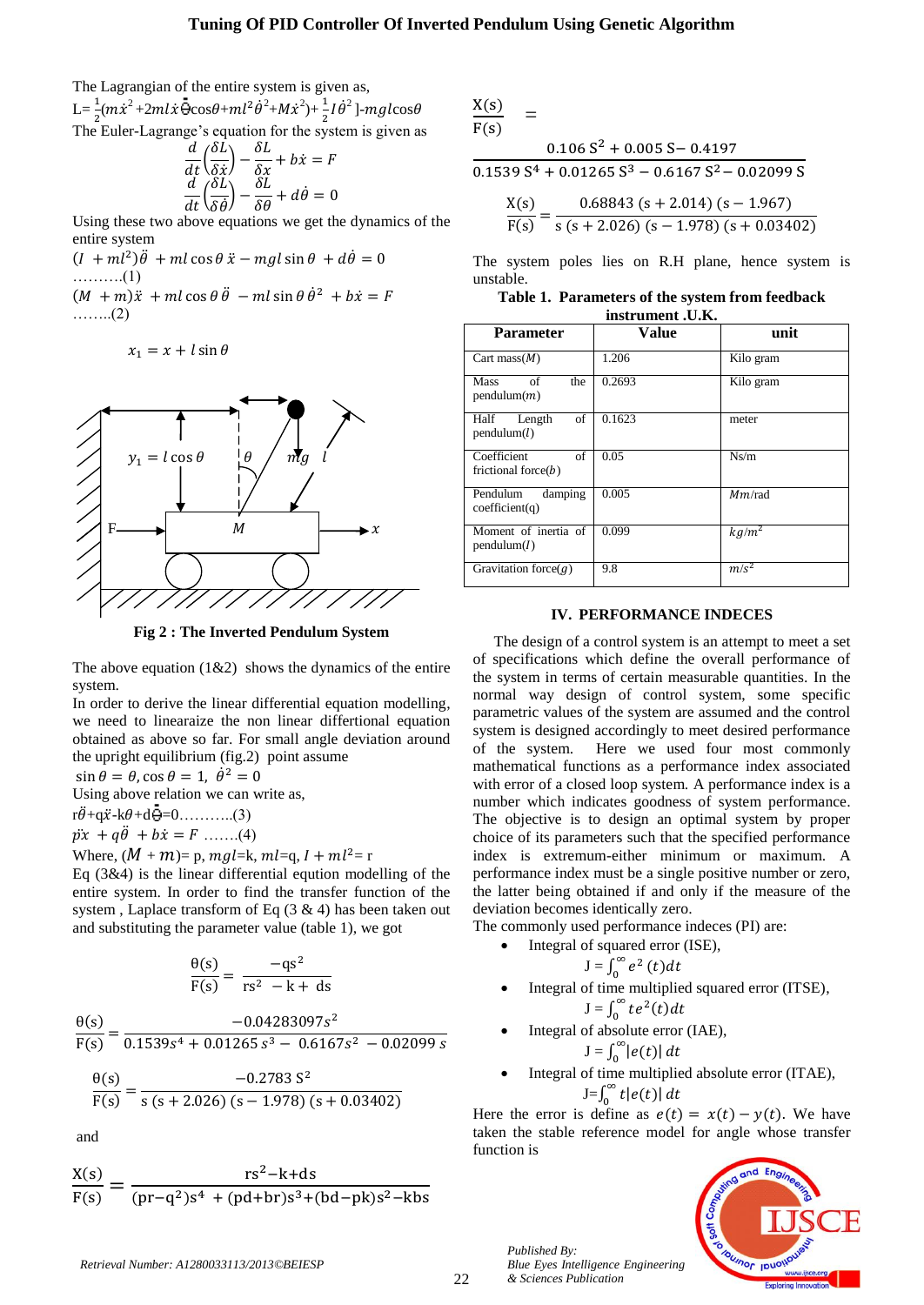$$
\frac{\theta_1(s)}{F_1(s)} = \frac{s+2}{s^3 + 3.125s^2 + 17.94s + 11.94s + 11.94s + 11.94s + 11.94s + 11.94s + 11.94s + 11.94s + 11.94s + 11.94s + 11.94s + 11.94s + 11.94s + 11.94s + 11.94s + 11.94s + 11.94s + 11.94s + 11.94s + 11.94s + 11.94s + 11.94s + 11.94s + 11.94s + 11.94s + 11.94s + 11.94s + 11.94s + 11.94s + 11.94s + 11.94s + 11.94s + 11.94s + 11.94s + 11.94s + 11.94s + 11.94s + 11.94s + 11.94s + 11.94s + 11.94s + 11.94s + 11.94s + 11.94s + 11.94s + 11.94s + 11.94s + 11.94s + 11.94s + 11.94s + 11.94s + 11.94s + 11.94s + 11.94s + 11.94s + 11.94s + 11.94s + 11.94s + 11.94s + 11.94s + 11.94s + 11.94s + 11.94s + 11.94s + 11.94s + 11.94s + 11.94s + 11.94s + 11.94s + 11.94s + 11.94s + 11.94s + 11.94s + 11.94s + 11.94s + 11.94s + 11.94s + 11.94s + 11.94s + 11.94s + 11.94s + 11.94s + 11.94s + 11.94s + 11.94s + 11.94s + 11.94s + 11.94s + 11.94s + 11.94s + 11.9
$$

And the transfer function of our system when angle be the output is

$$
\frac{\theta(s)}{F(s)} = \frac{-0.04283097s^2}{0.1539s^4 + 0.01265s^3 - 0.6167s^2 - 0.02099s}
$$

**Table 2. The different performance indeces when the angle of the pendulum is output.**

| <b>Performance Indexes</b> | PID                                     |
|----------------------------|-----------------------------------------|
|                            | $-50.87s^2 - 58.99s - 149.5$            |
| <b>ISE</b>                 | S                                       |
|                            | $-50.72s^2 - 58.95s - 150.8$            |
| <b>ITSE</b>                | S.                                      |
|                            | $-50.66s^2 - 58.87s - 149.1$            |
| <b>IAE</b>                 | S.                                      |
|                            | $\overline{-50.05s^2} - 58.41s - 151.4$ |
| <b>ITAE</b>                | S                                       |

**Table 3. The different performance indeces when position of the cart is output.**

| <b>Performance Indexes</b> | <b>PID</b>                         |
|----------------------------|------------------------------------|
|                            | $45.66s^2 - 58.99s - 149.5$        |
| <b>ISE</b>                 | S                                  |
|                            | $42.78s2 + 174.6s + 22.42$         |
| <b>ITSE</b>                | s                                  |
|                            | $44.56s^2 + 187.9s + 22.4$         |
| <b>IAE</b>                 | S                                  |
|                            | $\sqrt{43.09s^2 - 175.7s - 38.28}$ |
| <b>ITAE</b>                | S                                  |

Also we have taken the stable reference model for position of the cart whose transfer function is

Reference Model

 $X_1(s)$ 

 $\overline{F_1(s)}$ 

 $=$  $4.77s<sup>4</sup> + 21.43s<sup>3</sup> - 15.32s<sup>2</sup>$  $0.1539s^5 + 4.783s^4 + 20.81s^3 - 15.34s^2$ And the transfer function of our system when position be the output is

| .<br>X(s) | $0.106s^2 + 0.005s - 0.4197$                                                                         |  |
|-----------|------------------------------------------------------------------------------------------------------|--|
|           | $F(s)$ <sup>-</sup> 0.1539s <sup>4</sup> + 0.01265 s <sup>3</sup> - 0.6167s <sup>2</sup> - 0.02099 s |  |

## **V. GENETIC ALGORITHM**

Genetic algorithms (GA) are search procedures inspired by the laws of natural selection and genetics. They can be viewed as a general-purpose optimization method and have been successfully applied to search, optimization and machine learning tasks. GA has the ability to solve difficult, multi dimensional problems with little problem-specific information and hence has been chosen as the optimization technique to solve various problems in control systems.

It has been shown that compared with other traditional heuristic optimization method, Genetic Algorithm is likely to be more computationally efficient. The controller parameters are usually determined by trial-and-error through simulation. In such case, the paradigm of GA appear to offer an effective way for automatically and efficient searching for a set of control performance.

## **VI. SIMULATION & RESULTS**



**Fig. 3.ISE GA PID Controller of angle**



 **Fig. 4.ITSE GA PID Controller of angle**



 **Fig. 5.IAE GA PID Controller of angle**



*Published By:*

*& Sciences Publication*